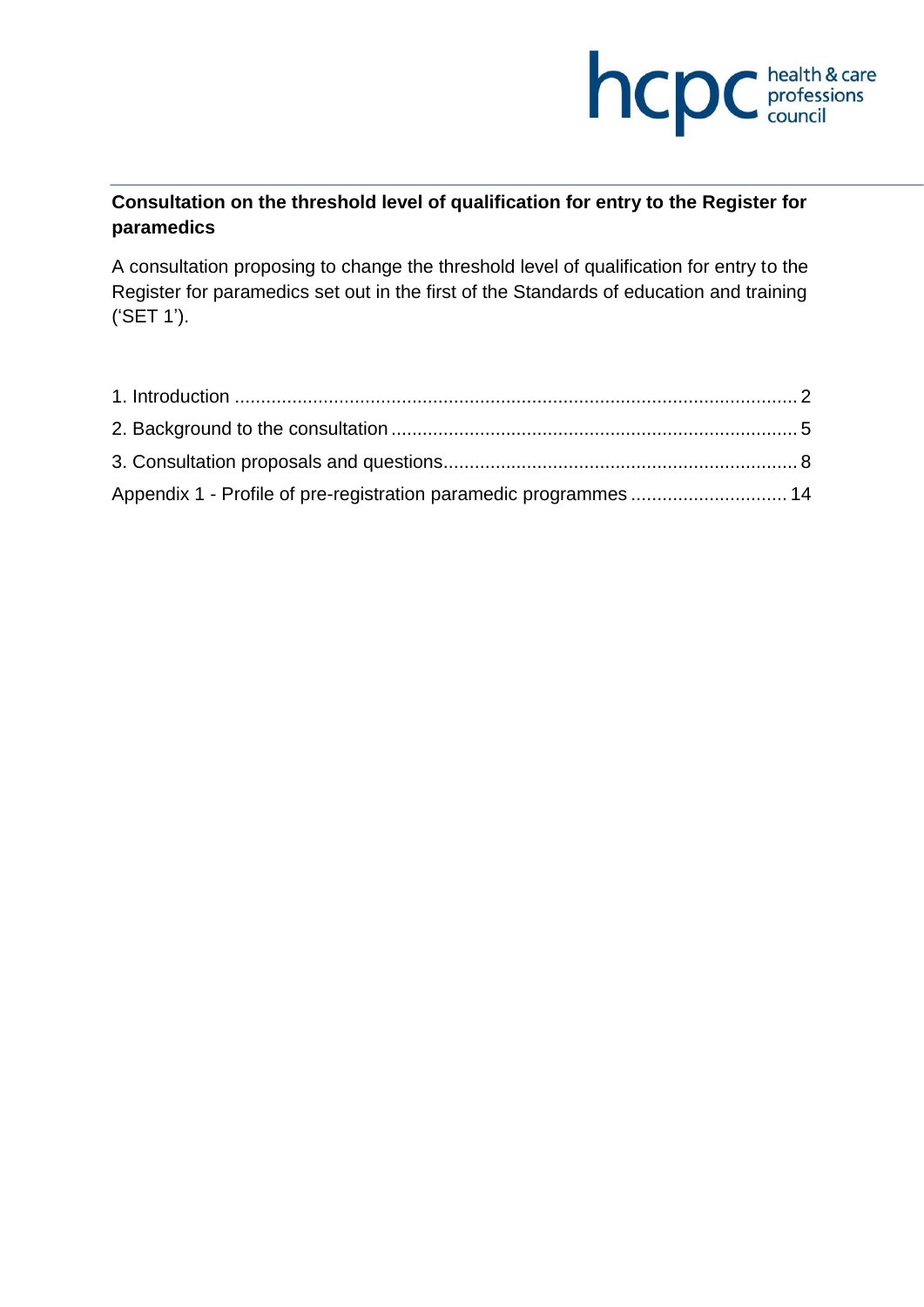### **1. Introduction**

- 1.1 This consultation seeks the views of our stakeholders on changing the threshold level of qualification for entry to the Register for paramedics set out in the first standard of the Standards of education and training ('SET 1'). 1
- 1.2 This consultation proposes that the level specified in SET 1 for paramedics should be changed, seeking views on what level SET 1 should change to and on timescales for implementation.
- 1.3 **SET 1 is the contemporary level of education and training considered necessary for entry to the Register. A change in SET 1 would not directly affect existing registered paramedics, or students part way through pre-registration education and training programmes.**
- 1.4 The consultation runs from 25 September 2017 to 15 December 2017.

### **About the HCPC**

- 1.5 We are a regulator and were set up to protect the public. To do this, we keep a register of professionals who meet our standards for their professional skills and behaviour. Individuals on our register are called 'registrants'.
- 1.6 We currently regulate 16 professions.
	- Arts therapists
	- Biomedical scientists
	- Chiropodists / podiatrists
	- Clinical scientists
	- Dietitians
	- Hearing aid dispensers
	- Occupational therapists
	- Operating department practitioners
	- Orthoptists
	- Paramedics
	- Physiotherapists

**<sup>.</sup>** <sup>1</sup> HCPC (2017). Standards of education and training. http://www.hcpc-uk.org/education/standards/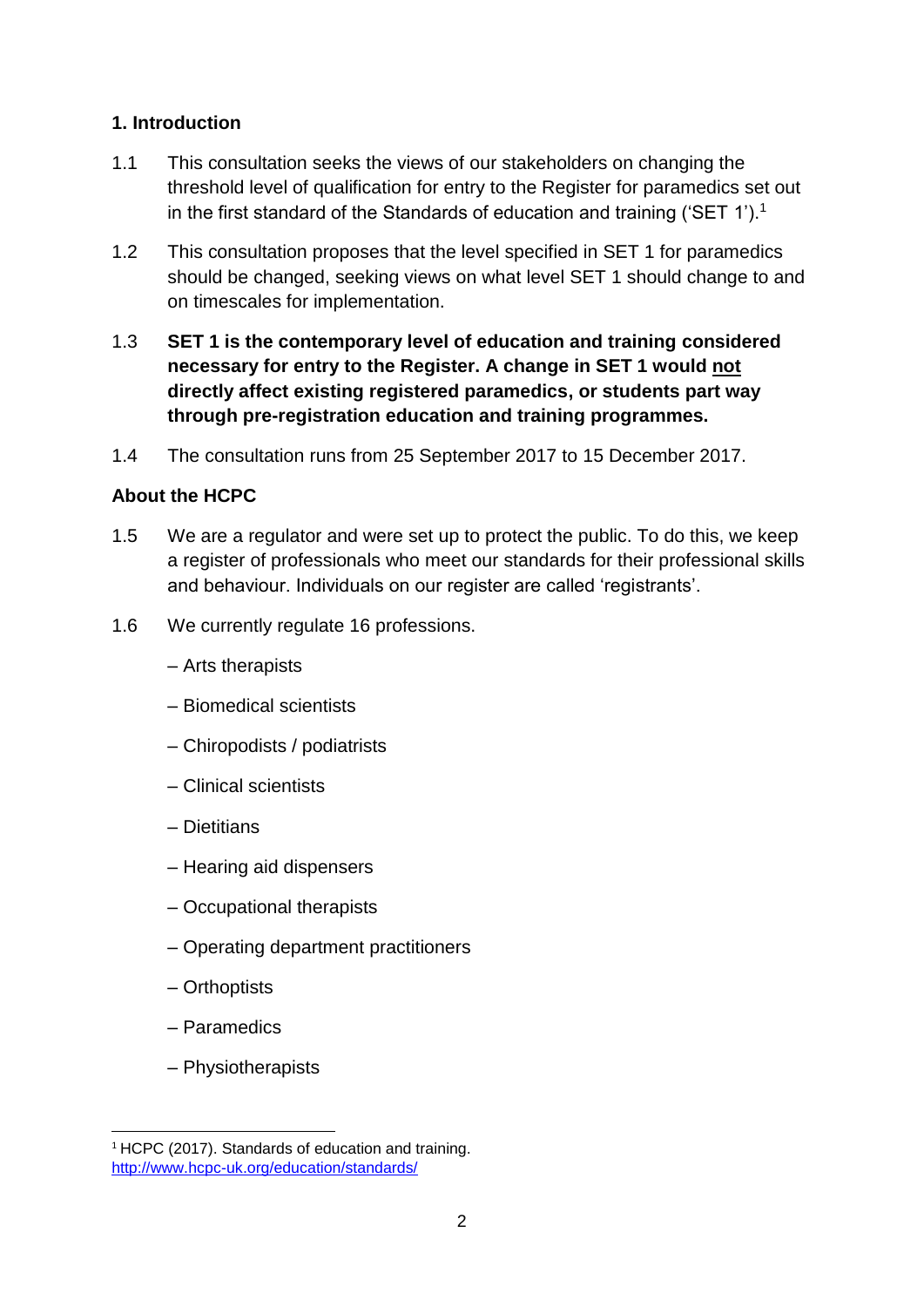- Practitioner psychologists
- Prosthetists / orthotists
- Radiographers
- Social workers in England
- Speech and language therapists

#### **Consultation questions**

- 1.7 We would welcome your response to this consultation. We have listed some consultation questions below.
	- Q1. Do you agree that SET 1 for paramedics should be changed? If so, why? If not, why not?
	- Q2. If you agree that SET 1 for paramedics should be changed, what should it be changed to and why?

a. Diploma of Higher Education (level 5 on the Framework of Higher Education Qualifications; level 8 on the Scottish Credit and Qualifications Framework)

b. Degree (level 6 on the Framework of Higher Education Qualifications; level 9/10 on the Scottish Credit and Qualifications Framework)

c. Other (please specify)

- Q3. If agreed, when should the change to SET 1 for paramedics be implemented?
- Q4. Do you consider there are any aspects of our proposals that could result in equality and diversity implications for groups or individuals based on one or more of the following protected characteristics, as defined by the Equality Act 2010? If yes, please explain what could be done to change this.
	- Age
	- Gender reassignment
	- Disability
	- Pregnancy and maternity
	- Race
	- Religion or belief
	- Sex
	- Sexual orientation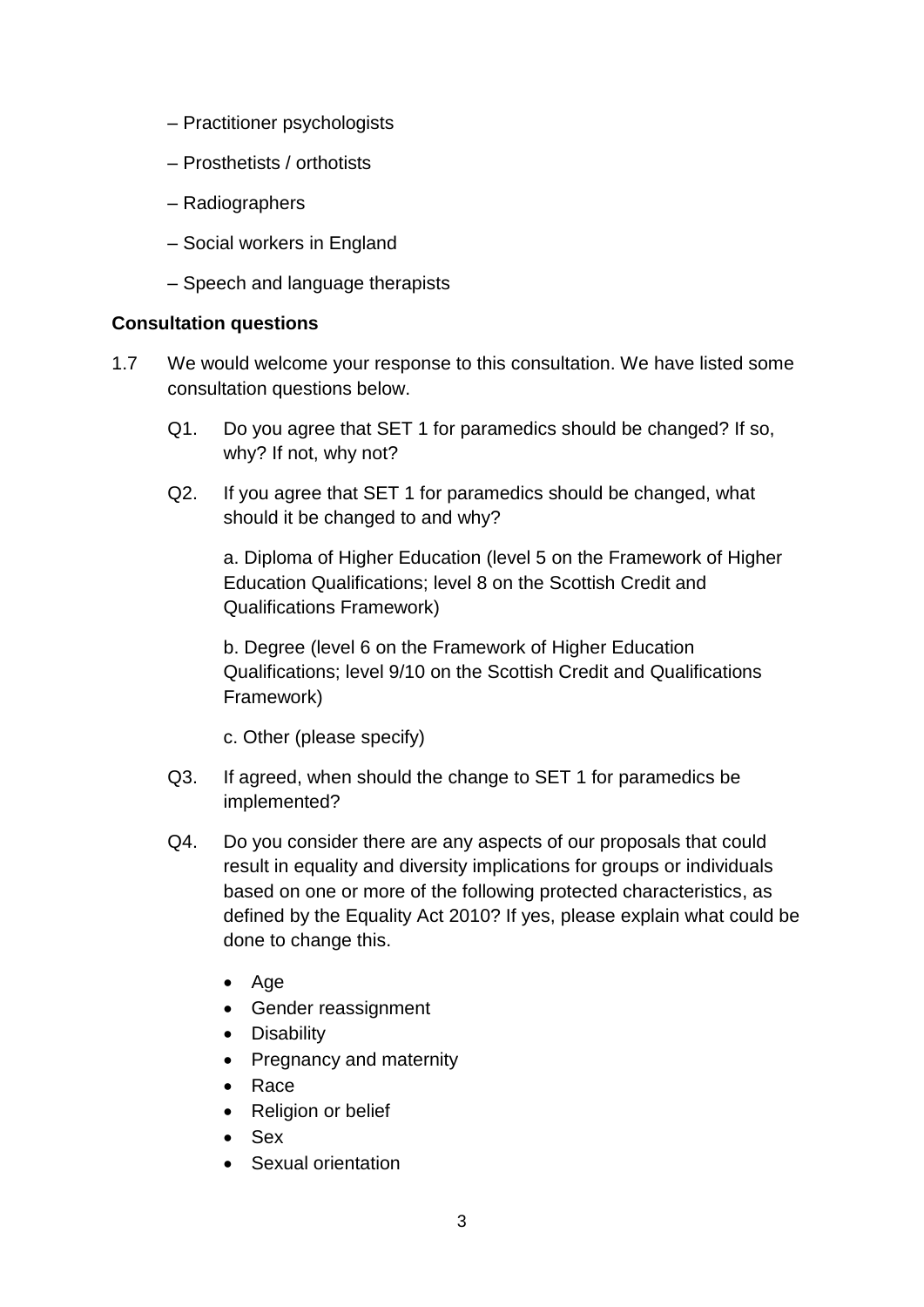Q5. Do you have any further comments on SET 1 for paramedics?

#### **How to respond to the consultation**

- 1.8 You can respond to this consultation in one of the following ways:
	- By completing our easy-to-use online survey: https://www.research.net/r/3NBR3ZY
	- By emailing us at: consultation@hcpc-uk.org
	- By writing to us at:

Consultation on paramedic SET 1 Policy and Standards Department Health and Care Professions Council Park House 184 Kennington Park Road London SE11 4BU

1.9 Please note that we do not normally accept responses by telephone or in person. We ask that consultation responses are made in writing to ensure that we can accurately record what the respondent would like to say. However, if you are unable to respond in writing please contact us on +44 (0)20 7840 9815 to discuss any reasonable adjustments which would help you to respond.

### 1.10 **Please contact us to request a copy of this document in Welsh or in an alternative format.**

1.11 Once the consultation has finished, we will analyse the responses we have received. We will then publish a document detailing the comments received and explaining the decisions we have taken as a result. In this document we will list the organisations that responded but not individuals. This will be available on our website. If you prefer that we do not make your response public, please indicate this when you respond.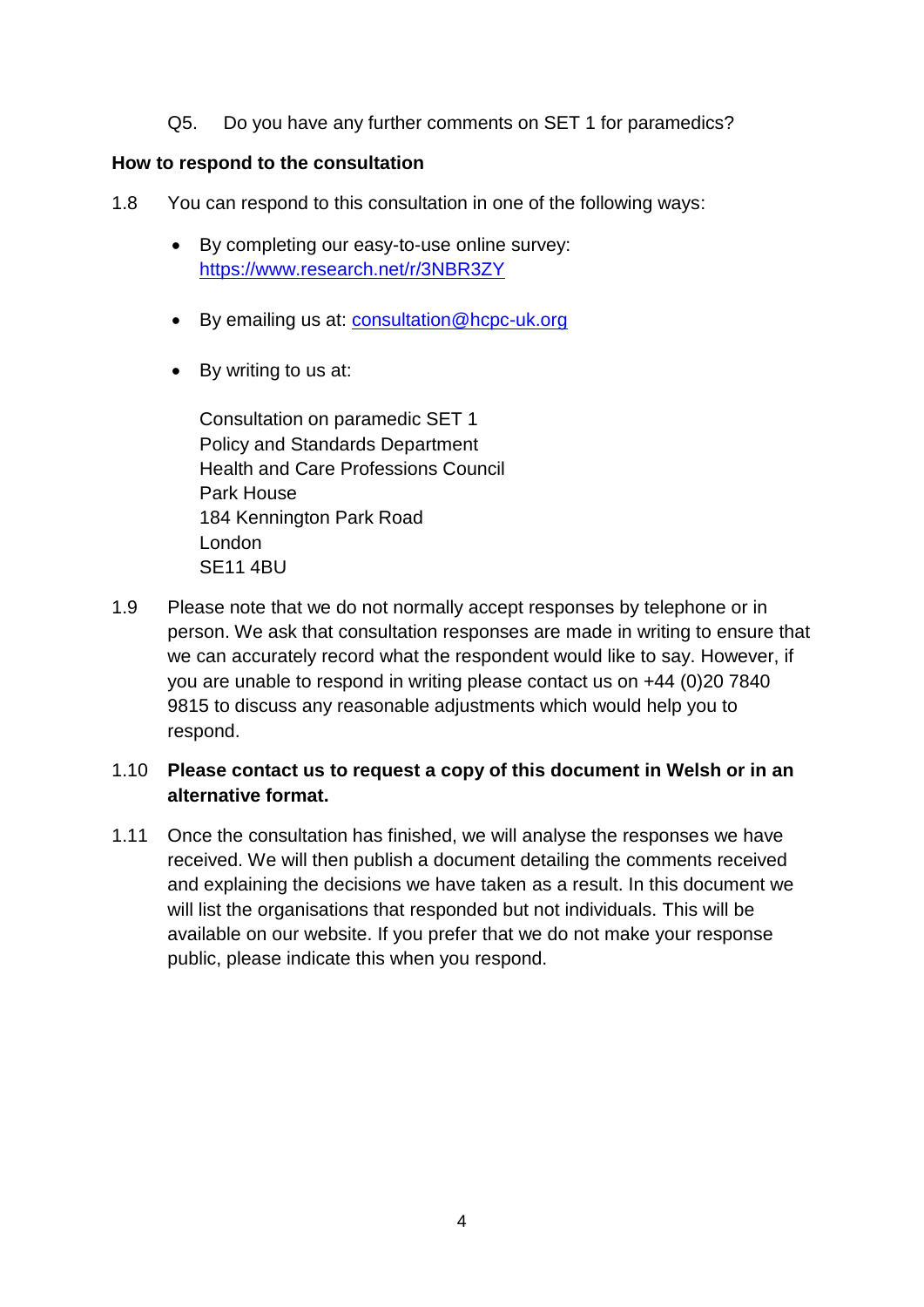### **2. Background to the consultation**

- 2.1 This section sets out some background information which has informed the consultation questions we have asked.
- 2.2 In this document, we refer to the level of qualifications with reference to the Framework of Higher Education Qualifications (FHEQ) and the Scottish Credit and Qualifications Framework (SCQF).
	- Certificates of higher education are level 4 on the FHEQ and level 7 on the SCQF.
	- Diplomas of higher education and foundation degrees are level 5 on the FHEQ and level 8 on the SCQF.
	- Degrees (with / without honours) are level 6 on the FHEQ and level 9/10 on the SCQF.

### **About SET 1 for paramedics**

- 2.3 The threshold level of qualification for entry to the Register for paramedics is currently 'Equivalent to Certificate of Higher Education' (level 4/7). This has remained unchanged since the standards of education and training were first published in 2004.
- 2.4 SET 1 sets out the level of qualification we would normally expect for approved programmes leading to registration in each of the professions we regulate.
- 2.5 We have set the level for each profession based on what we think is needed for programmes to deliver the standards of proficiency (SOPs). The standard contains the word 'normally' and some of the entry routes include the word 'equivalent'. This is to show that education providers may be able to design a programme which leads to a different qualification but which meets the rest of the SETs and SOPs, and so can still be approved by us. By law, we could not refuse to approve a programme just based on the form of award. Please see paragraphs 3.10-3.12.
- 2.6 SET 1 is one influence on the level of education and training others include commissioning and funding arrangements and the influence of stakeholders including service providers and employers.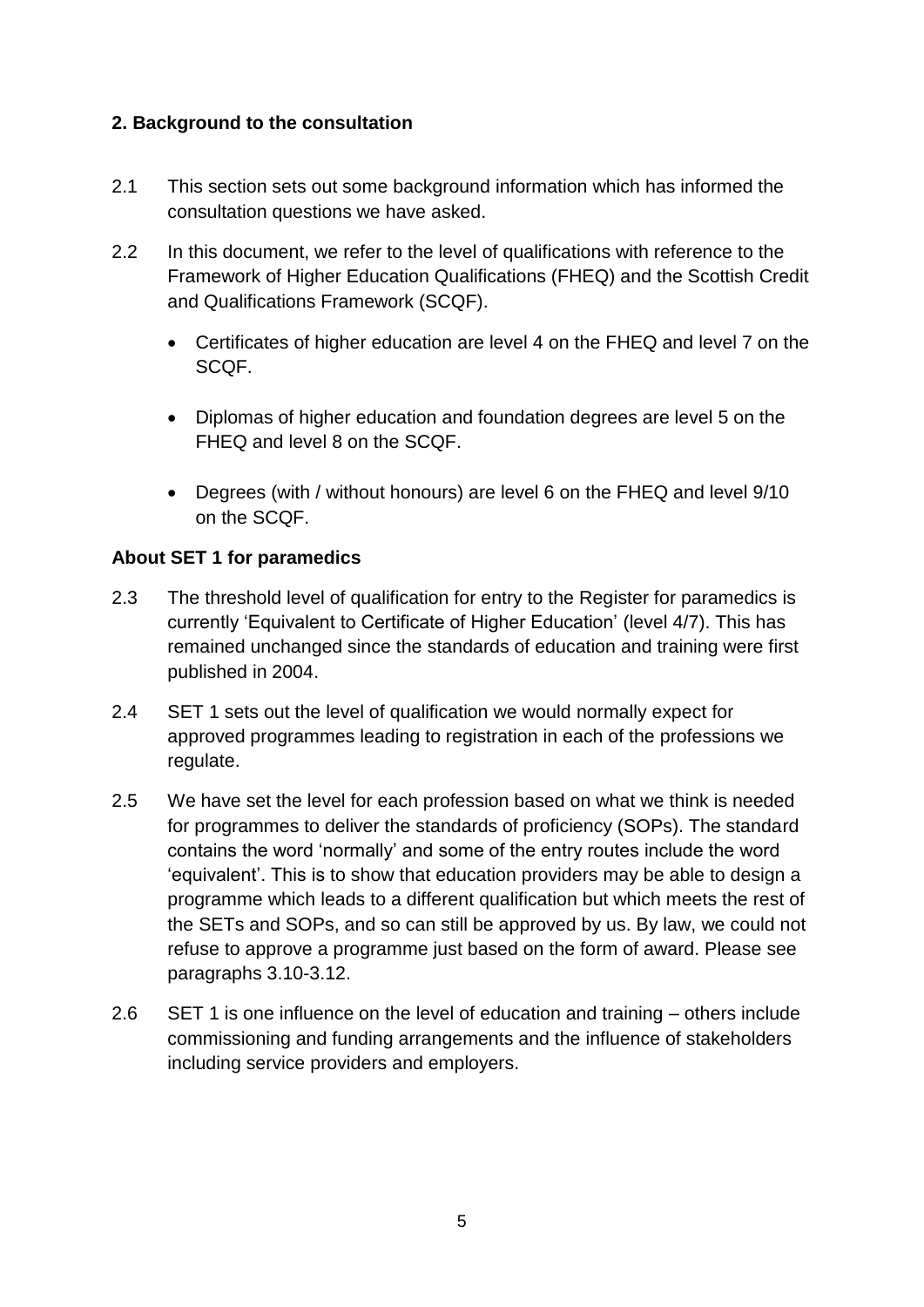#### **Paramedic education and training across the UK**

- 2.7 Appendix 1 provides information about the profile of existing approved preregistration programmes leading to eligibility to be registered as a paramedic.
- 2.8 The majority of programmes (96%) are now delivered in excess of the current threshold level. The biggest single type of award is a Bachelor of Science (BSc) degree (with / without honours; 42%) but a majority of approved programmes (54%) are level 5/8 awards.
- 2.9 There are differences in the profile of programmes across the four countries in the UK.
	- In England, 45% of approved programmes are now degrees (level 6/ 9/10). However, a small majority of programmes are still delivered at level 5/8 (52%). We are continuing to see further development of degree provision is England.
	- In Wales, the highest level of existing approved programme is a BSc honours degree (level 6/9/10). There are also approved programmes at level 5/8 and level 4/7.
	- In Northern Ireland, there are no current approved paramedic programmes. At the time of writing we understand that plans are in place to develop new provision at Diploma of Higher Education level whilst consideration of the introduction of degree provision continues in parallel.
	- In Scotland, the highest level of existing approved programme is a BSc degree (level 6/9/10). There is also an approved Diploma of Higher Education (level 5/8).

### **Developments in paramedic education and training and practice**

2.10 The growing number of pre-registration degree programmes seen over recent years reflects the recommendations of a number of reports, including the Paramedic Evidence Based Education Project (PEEP; 2013)<sup>2</sup> and Health Education England's work in considering how the recommendations of the PEEP report should be taken forward.<sup>3</sup>

**<sup>.</sup>** <sup>2</sup> Allied Health Solutions (2013). Paramedic Evidence Based Education Project (PEEP) report. https://www.collegeofparamedics.co.uk/publications/paramedic-evidence-based-education-projectpeep

<sup>&</sup>lt;sup>3</sup> https://hee.nhs.uk/our-work/developing-our-workforce/paramedics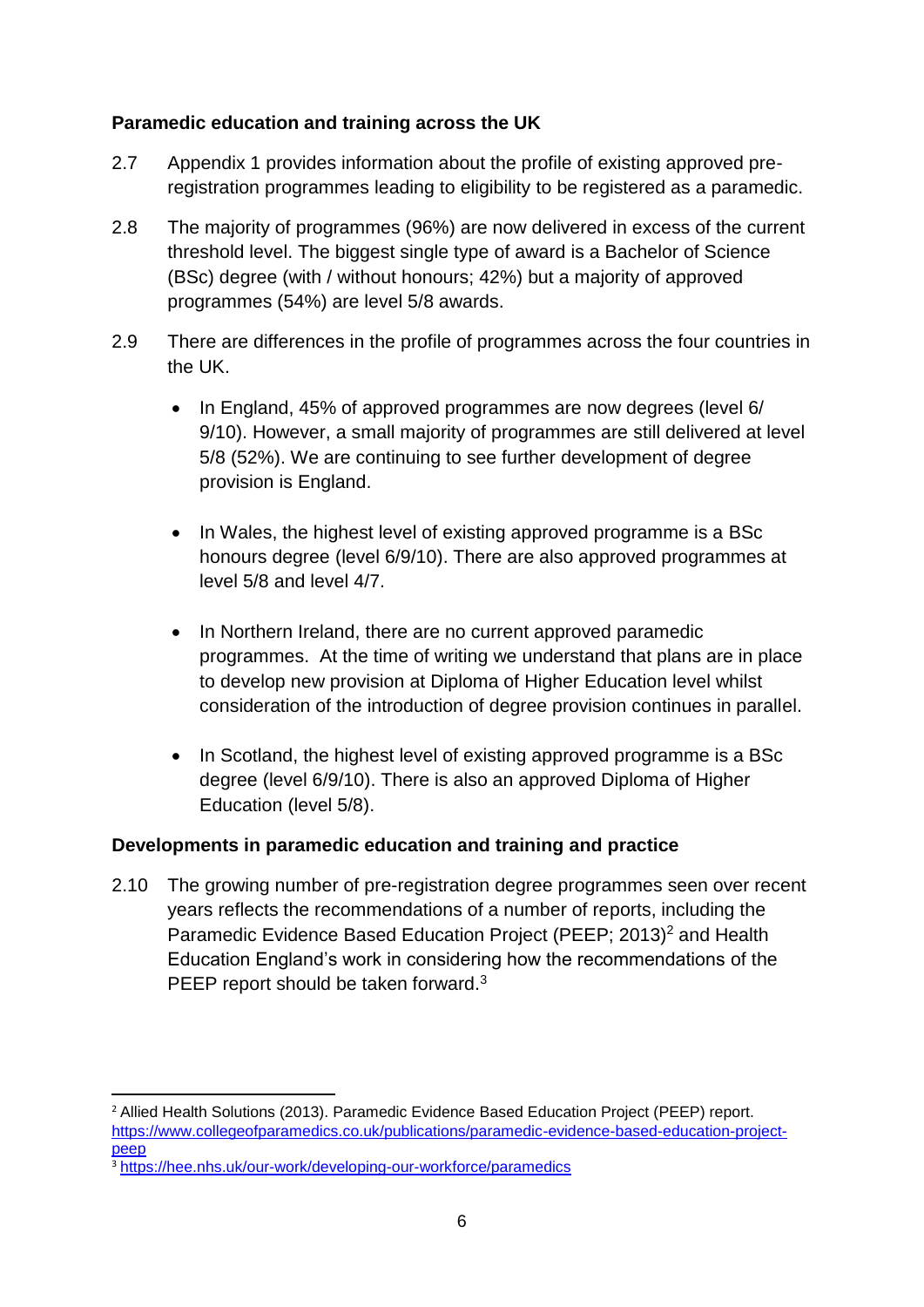- 2.11 Over a number of years, there has been a shift in ambulance services from service models based on conveyance to hospital to those which require paramedics to assess, treat, manage and decide on the appropriate care pathway for their patients. Paramedics are now increasingly required to deliver urgent and unscheduled care, in addition to emergency care.
- 2.12 The PEEP report argued that a degree qualified paramedic workforce was necessary to achieve improved outcomes for service users. It argued that a degree was required in order to cover in sufficient depth the knowledge, understanding and skills required to deliver urgent and unscheduled care, ensuring that paramedics at entry to the Register have the level of clinical decision making skills needed to be best able to manage the 'complex case mix' now required of them. The PEEP report advocated a phased approach, proposing that SET 1 should change to diploma first, before moving to degree.
- 2.13 In developing our consultation proposals and questions, we have taken into account the findings of the PEEP report and other work about paramedic education and training. We are also mindful of paramedic workforce challenges in some parts of the country.

#### **Consultation on standards of education and training**

- 2.14 We consulted in 2016 on revised standards of education and training and supporting guidance. We did not make any proposed changes to SET 1 for paramedics at that time, as we intended to address this issue in a separate consultation.
- 2.15 We received a number of consultation responses about SET 1 for paramedics. There was consensus that SET 1 for paramedics needed to be changed, with many respondents expressing disappointment that it had not. The most common argument was that it should be changed to a degree at entry, but others argued for a diploma threshold as the first step in a movement towards all degree entry to the profession.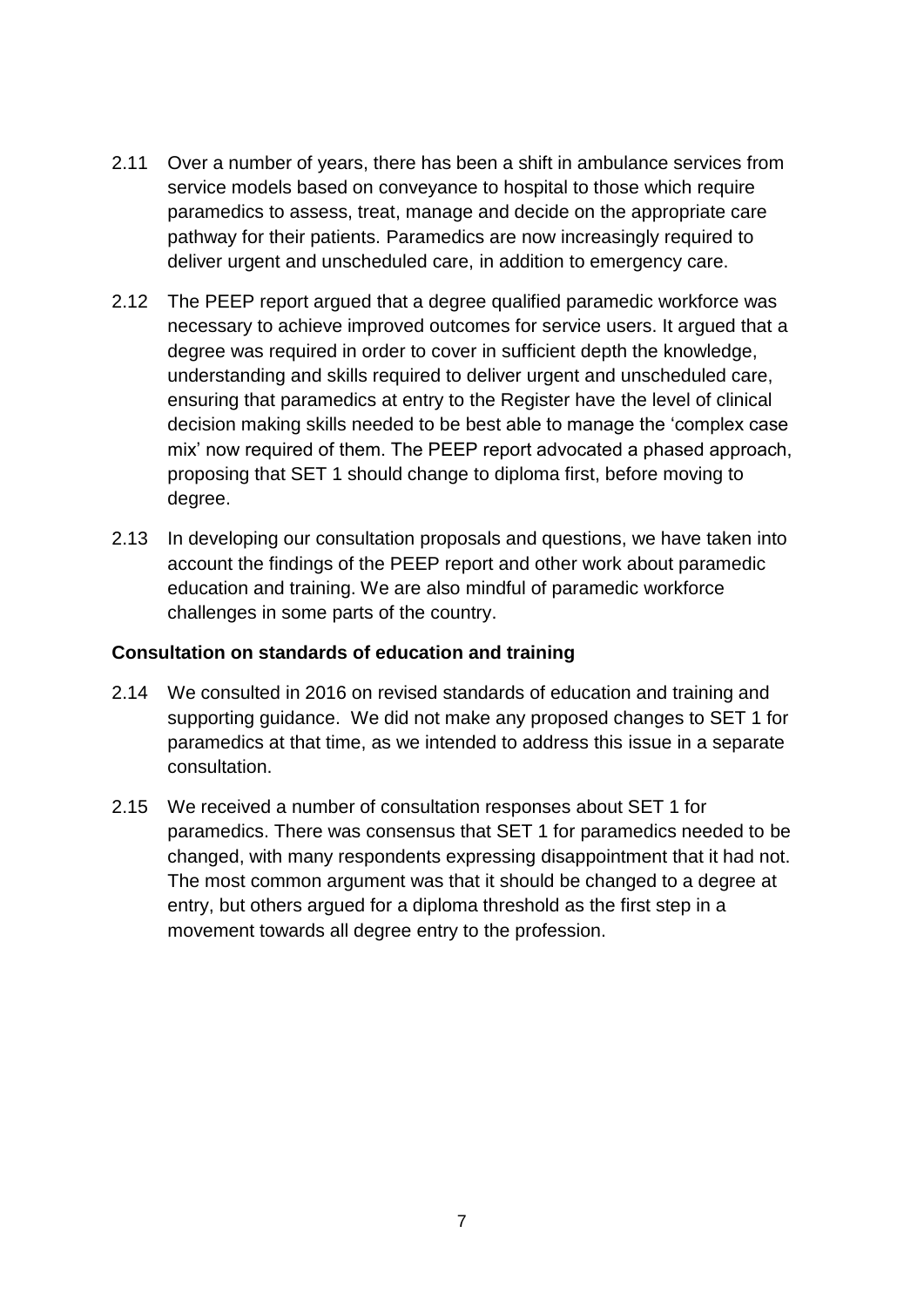### **3. Consultation proposals and questions**

3.1 This section discusses the key issues and outlines our proposals.

### **Changing SET 1 for paramedics**

- 3.2 As a regulator, our role is to protect the public. This means we have to make sure that our standards are set at the threshold level required for safe and effective practice; they must not be aspirational. We recognise, however, that what is considered safe and effective practice may change over time as a profession develops. We regulate paramedics UK-wide, so we also have to make sure that our standards are appropriate across all the countries of the UK.
- 3.3 We have not previously changed SET 1 for any of the professions we regulate. The following are relevant factors in deciding whether we should change SET 1 for paramedics.
	- We have to consider whether the level in SET 1 is sufficient to deliver the standards of proficiency for paramedics (the standards for safe and effective practice for entry to the Register). This includes considering whether the depth of knowledge, skills and understanding expected and required in meeting the standards has changed. The standards of proficiency for paramedics were reviewed and re-published in 2014.
	- We also have to consider the profile of current approved pre-registration programmes. Whilst recognising that education and training will develop over time, we have to make sure that SET 1 is not clearly out of step with the level of education and training of the majority of entrants to the profession.
	- We also need to consider the feasibility and impact of any changes we may make – for example, upon education providers, service providers and service users.
- 3.4 We are proposing that SET 1 for paramedics should be changed for the following reasons.
	- There is evidence that practice has changed over time, with paramedics required to deliver urgent and unscheduled care in addition to emergency care. Models of care have moved from stabilisation and transfer to increasingly providing more definitive care on scene and referring to appropriate care pathways.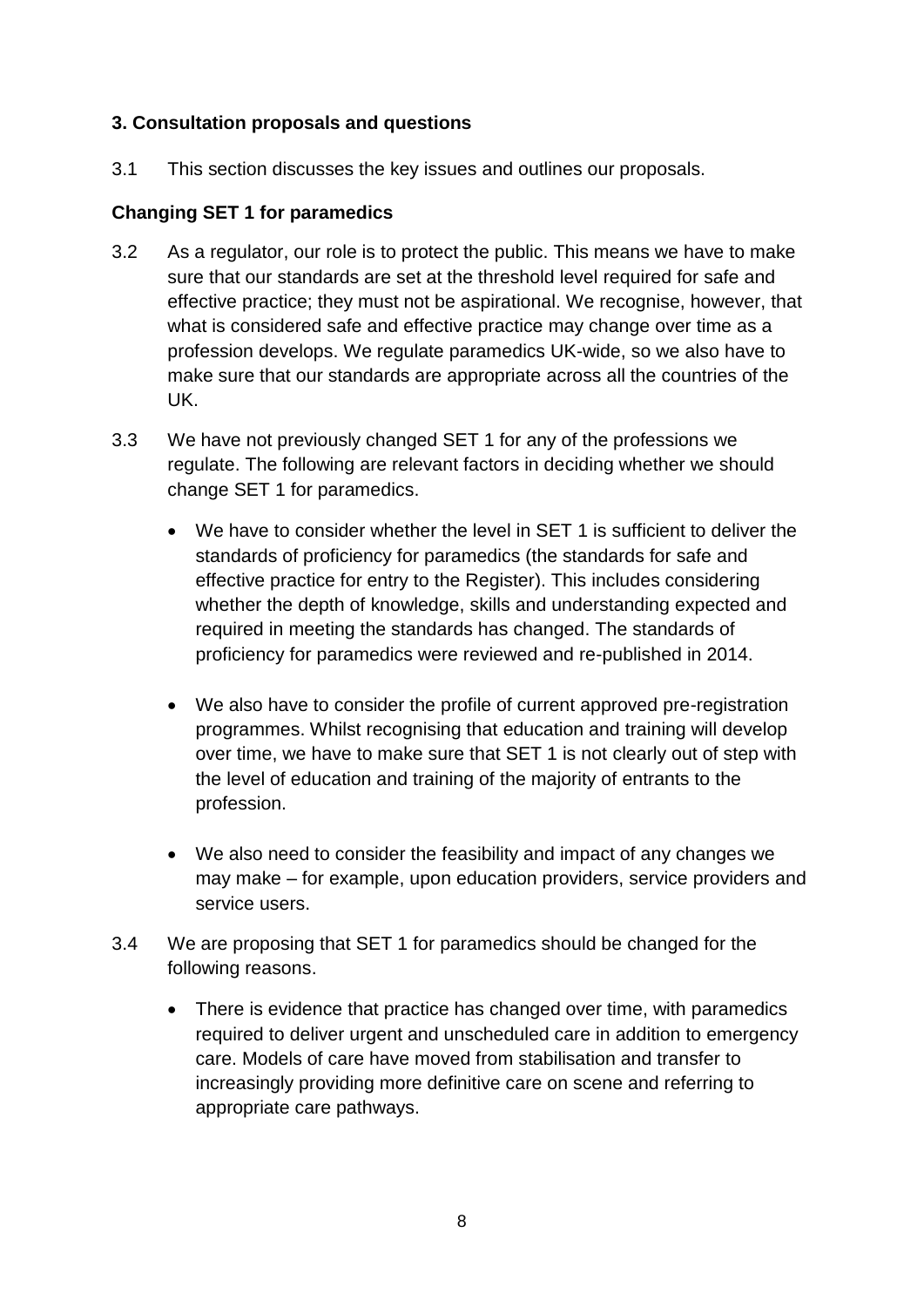- There appears to be wide consensus amongst stakeholders that the existing threshold does not reflect the needs of contemporary practice described above, in that paramedics at entry to the profession need increased depth of knowledge, understanding and clinical skills to deliver these models of care.
- The context described above appears out of step with the descriptors of qualifications at level 4/7 which refer to only 'sound knowledge of the basic concepts of a subject' equipping graduates for the exercise of 'some limited personal responsibility' where the 'criteria for decisions and the scope of the task are well defined<sup>'.4</sup>
- The vast majority of approved pre-registration programmes across the UK are delivered above the current threshold, with just 3 of 76 programmes resulting in an award which is a Certificate of Higher Education. There is therefore evidence that SET 1 is out of step with the level of education and training of the majority of entrants to the profession.

#### **Consultation question**

Q1. Do you agree that SET 1 for paramedics should be changed? If so, why? If not, why not?

### **The level of SET 1 for paramedics**

- 3.5 Having proposed that SET 1 for paramedics should change, we are seeking views on what it should change to. There are likely to be two options.
	- A diploma threshold (levels 5/8)
	- A degree threshold (levels 6/9/10)
- 3.6 The UK-wide picture is very important to our considerations here. There appears to us to be wide consensus amongst most stakeholders involved in representation, education and training and service delivery in the profession of the desirability of degree level education and training, with some progress being made towards making that aspiration a reality.

<sup>1</sup> <sup>4</sup> See descriptors for level 4;7 qualifications http://www.qaa.ac.uk/en/Publications/Documents/qualifications-frameworks.pdf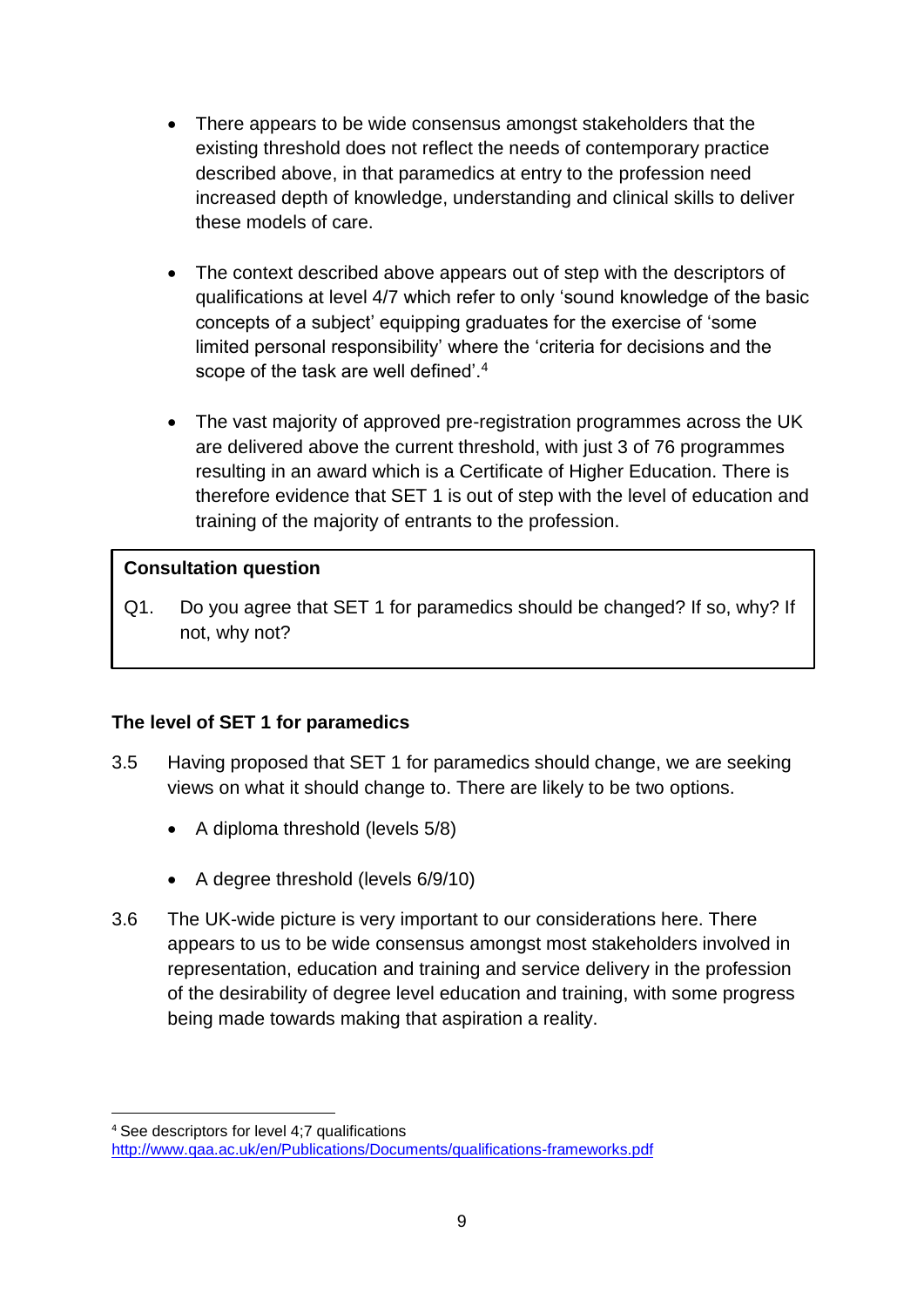- 3.7 However, there does not appear to be complete consensus about the pace of change towards all degree at entry. At the time of writing, degree programmes are approved in all the UK countries, with the exception of Northern Ireland, and are the single largest type of award in England. However, degree provision in some countries / areas exists alongside provision at diploma level. Overall, current intentions / timescales across the UK for an all degree at entry workforce are unclear, and are further complicated by workforce challenges in some areas.
- 3.8 The majority of approved programmes are delivered at level 5/8. Whilst it is clear to us that the trajectory is towards all degree level at entry, and that there are cogent arguments for this change, given the existing profile of education and training across the UK, it may not be feasible or appropriate for SET 1 to change to degree at this stage. One possible option might be for us to agree a diploma level threshold now, with the intention to consult in the near future on a further change to degree level if the profession and education provision continues to develop as expected.
- 3.9 However, we have not reached any firm conclusion on this topic and would welcome stakeholder views on what they consider to be the most appropriate contemporary level.

### **Consultation question**

Q2. If you agree that SET 1 for paramedics should be changed, what should it be changed to and why?

> a. Diploma of Higher Education (level 5 on the Framework of Higher Education Qualifications; level 8 on the Scottish Credit and Qualifications Framework)

b. Degree (level 6 on the Framework of Higher Education Qualifications; level 9/10 on the Scottish Credit and Qualifications Framework)

c. Other (please specify)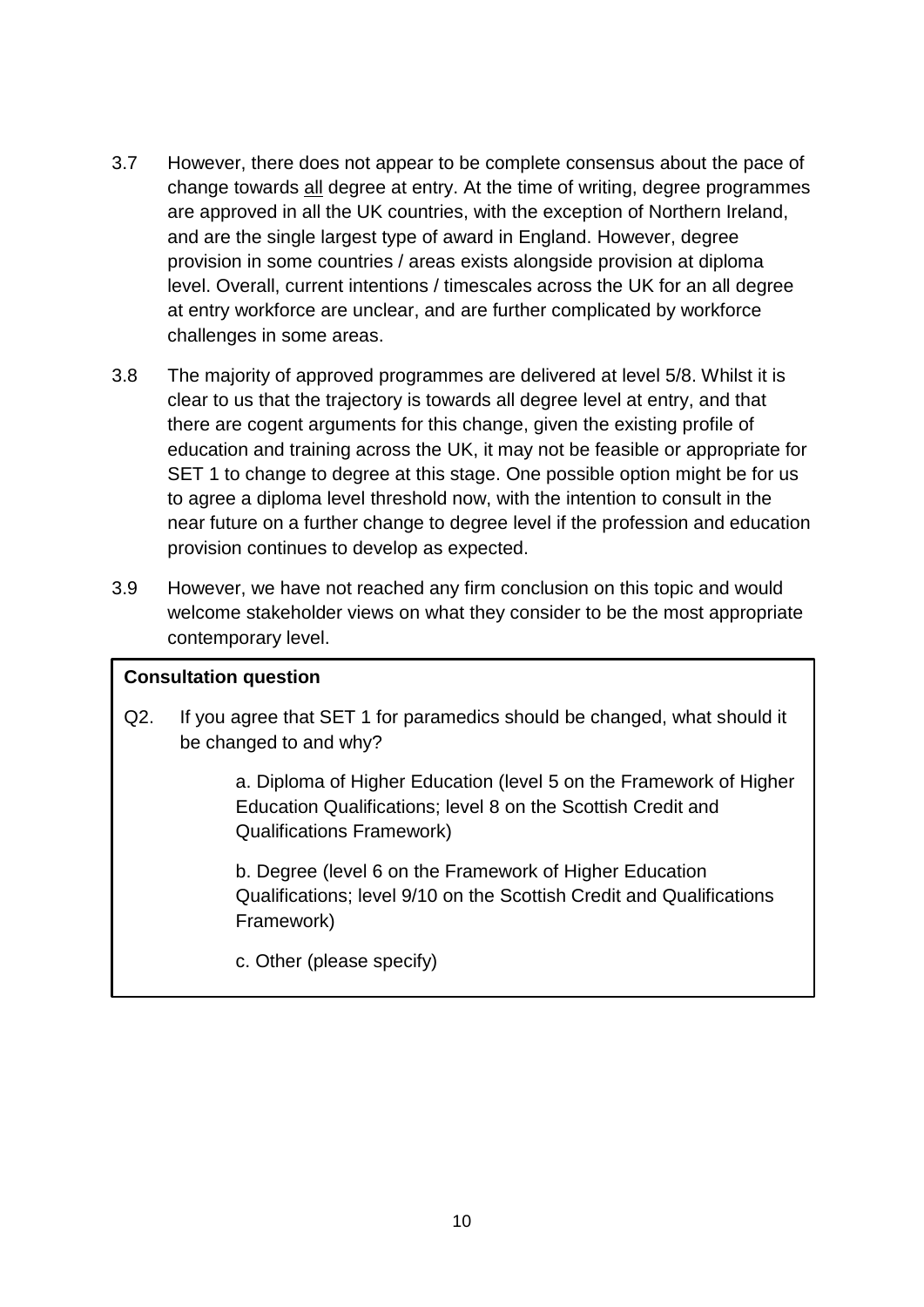#### **Implementation**

- 3.10 SET 1 is the contemporary level of education and training considered necessary for entry to the Register. A change in SET 1 would not directly affect existing registered paramedics (who may have completed training at different levels in the past), or students part way through their pre-registration education and training programmes. They would not be required to retrain in order to retain their registration or register. This kind of change has happened in the past - for example, we still register other allied health professionals who completed diploma level qualifying education and training prior to their professions becoming all degree at entry. As the contemporary entry level changes, employers will want to consider what up-skilling their existing workforce may need to meet service needs, but this is a separate issue from eligibility to be registered.
- 3.11 If SET 1 was changed, this would not mean that approved programmes leading to different awards would automatically have their ongoing approval removed. SET 1 sets out a 'normative' level and it would not be lawful if we refused approval solely on the basis of form of award (please see paragraphs 2.3-2.6). However, we would want to see evidence that regardless of the form of award, programmes could demonstrate that they reached the level indicated in SET 1. We would ensure this via our approval and monitoring processes.
- 3.12 Finally, if a change to SET 1 is agreed, we would need to agree an appropriate timescale for implementation. We consider that a lead-in period is appropriate to allow any affected programmes a reasonable period to change and to allow time to communicate the change to stakeholders. Taking into account preparatory time for education providers and time required for us to approve (changes to) programmes, it is unlikely we would be able to implement any change fully before the 2019-2020 academic year. We would welcome views on when any change to SET 1 should be implemented.

#### **Consultation question**

Q3. If agreed, when should the change to SET 1 for paramedics be implemented?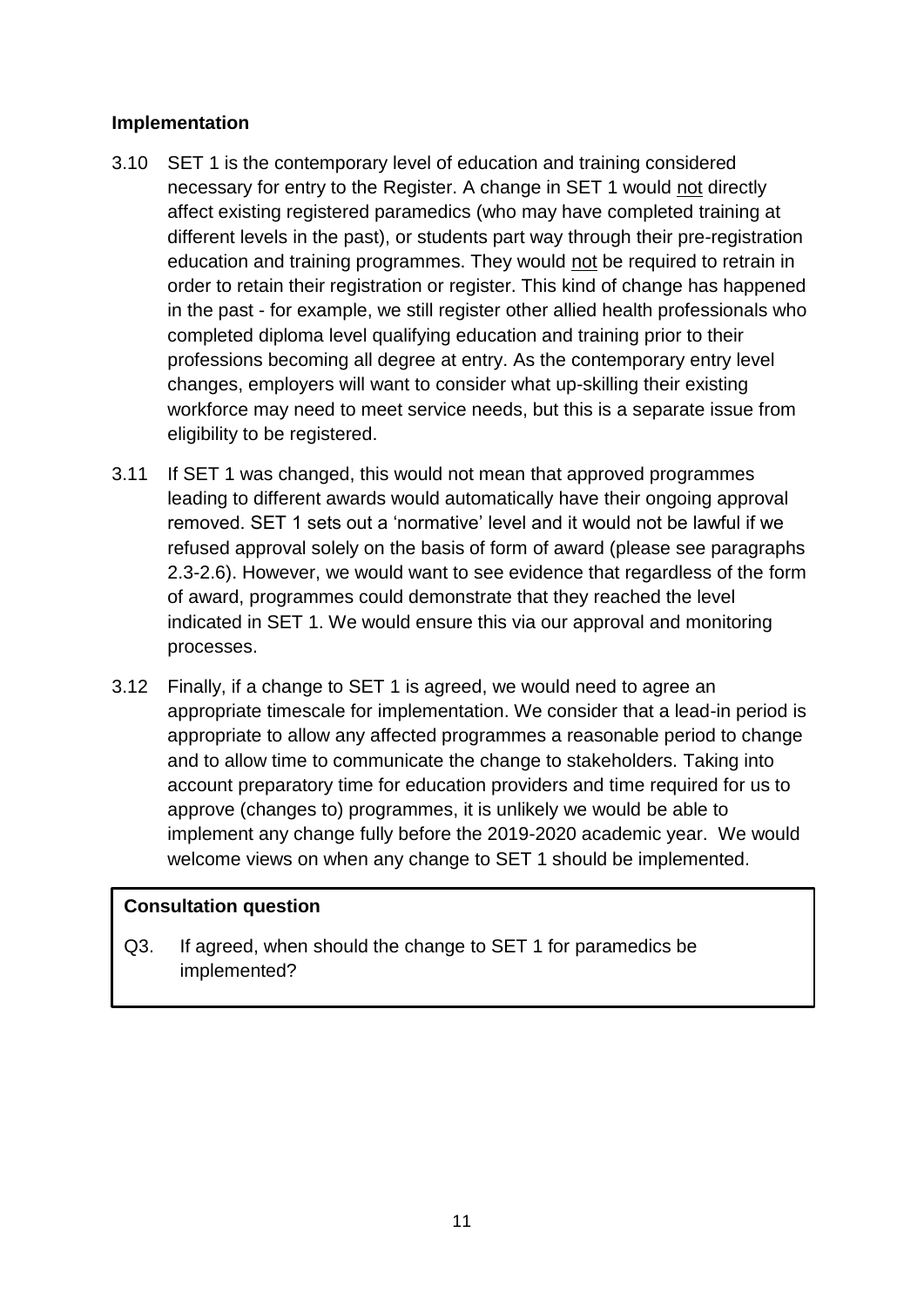#### **Impact of the consultation proposals**

- 3.13 In responding to the consultation questions, we would welcome comments about the likely impact of the consultation proposals, whether positive or negative.
- 3.14 We have considered whether changing the threshold level to diploma or degree would have any significant equality and diversity implications which we might be able to mitigate.
- 3.15 Our initial view is that changing the threshold level would not itself have any significant equality and diversity implications. A diploma threshold would reflect that the vast majority of pre-registration education and training is already delivered at this level or above and with either option existing students on programmes and the existing paramedic workforce would not be directly affected by any change. A diploma or degree level threshold may arguably have potential implications for the diversity of entrants to the profession. These potential implications are, however, mitigated by others involved in education and training and service delivery, and have to be balanced against the intended benefit for service users and the public of any change we may subsequently agree, that of paramedics at entry with the depth of knowledge, understanding and skills for contemporary practice.
- 3.16 We would, however, welcome any feedback to ensure we consider all relevant issues.

#### **Consultation question**

- Q4. Do you consider there are any aspects of our proposals that could result in equality and diversity implications for groups or individuals based on one or more of the following protected characteristics, as defined by the Equality Act 2010? If yes, please explain what could be done to change this.
	- Age
	- Gender reassignment
	- Disability
	- Pregnancy and maternity
	- Race
	- Religion or belief
	- Sex
	- Sexual orientation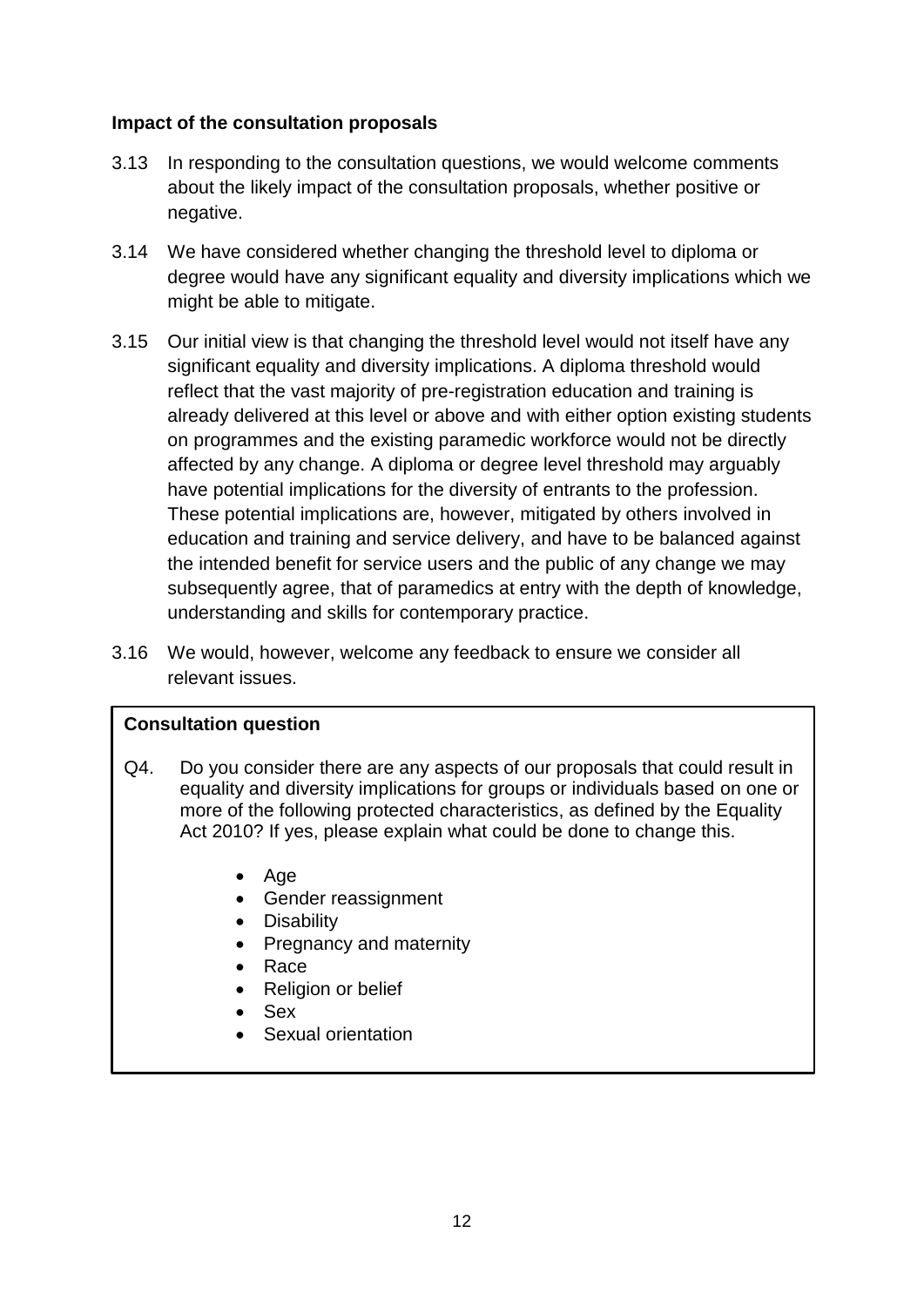## **Other comments**

3.17 We would welcome any other comments you might have on this topic.

# **Consultation question**

Q5. Do you have any further comments on SET 1 for paramedics?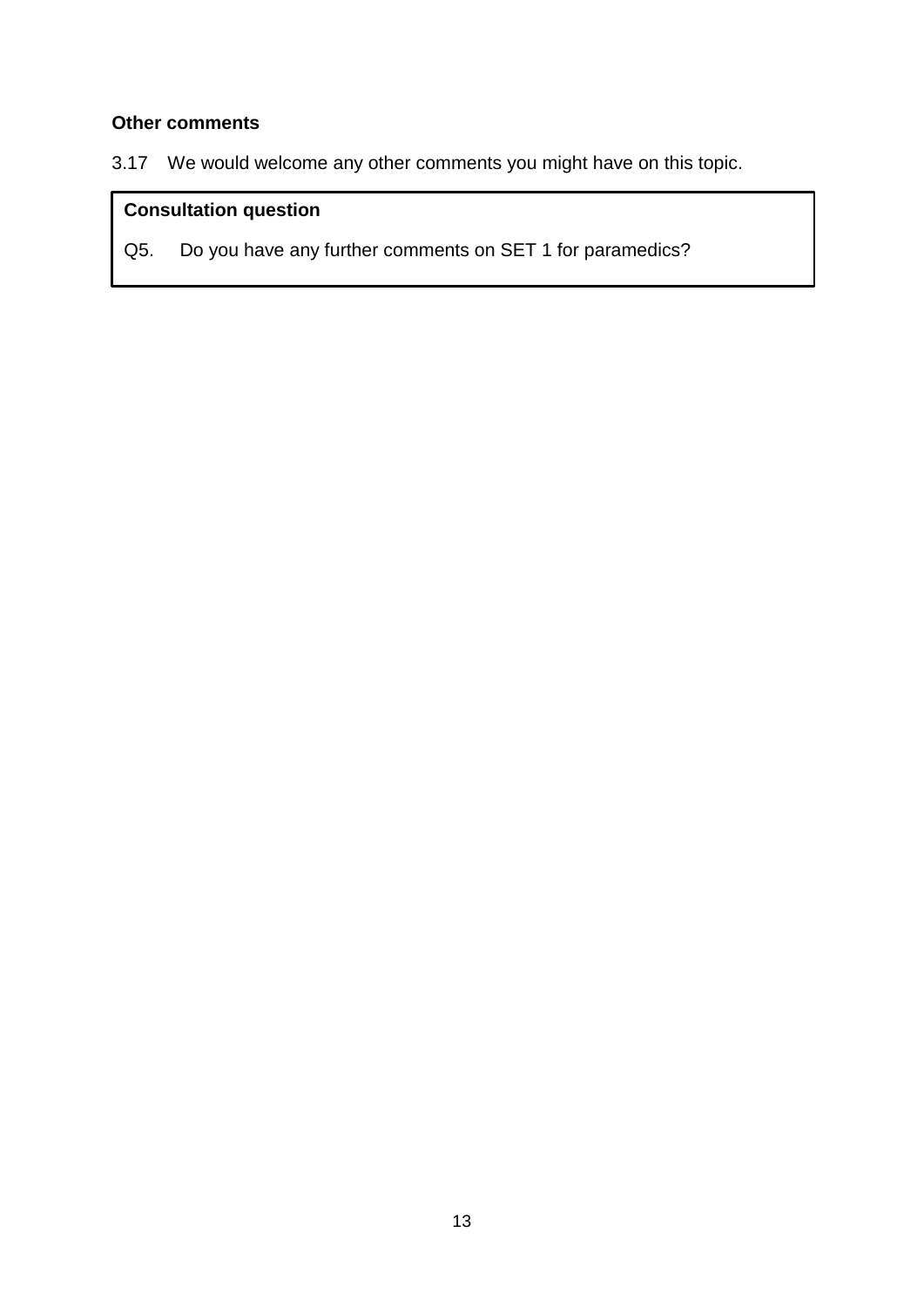### **Appendix 1 - Profile of pre-registration paramedic programmes**

Figures correct as of 4 September 2017

#### **Table 1: All approved programmes by type of award**

Based on all active programmes, which includes those that are open but which have recently closed to new intakes.

| Type of award                             | <b>Number of programmes</b> |     |
|-------------------------------------------|-----------------------------|-----|
| <b>BSc with Honours</b>                   | 28                          | 37% |
| <b>BSc</b>                                | 4                           | 5%  |
| Foundation degree                         | 19                          | 25% |
| Diploma of Higher Education               | 21                          | 28% |
| <b>Higher National Diploma</b>            |                             | 0%  |
| Equivalent to Diploma of Higher Education |                             | 1%  |
| <b>Certificate of Higher Education</b>    | З                           | 4%  |
| <b>Total</b>                              | 76                          |     |

### **Table 2: All approved programmes by level of award**

| <b>Level of award</b> | <b>Number of programmes</b> |     |  |
|-----------------------|-----------------------------|-----|--|
| Level 6/9/10          | າເ                          | 42% |  |
| Level 5/8             | 41                          | 54% |  |
| Level 4/7             |                             | 4%  |  |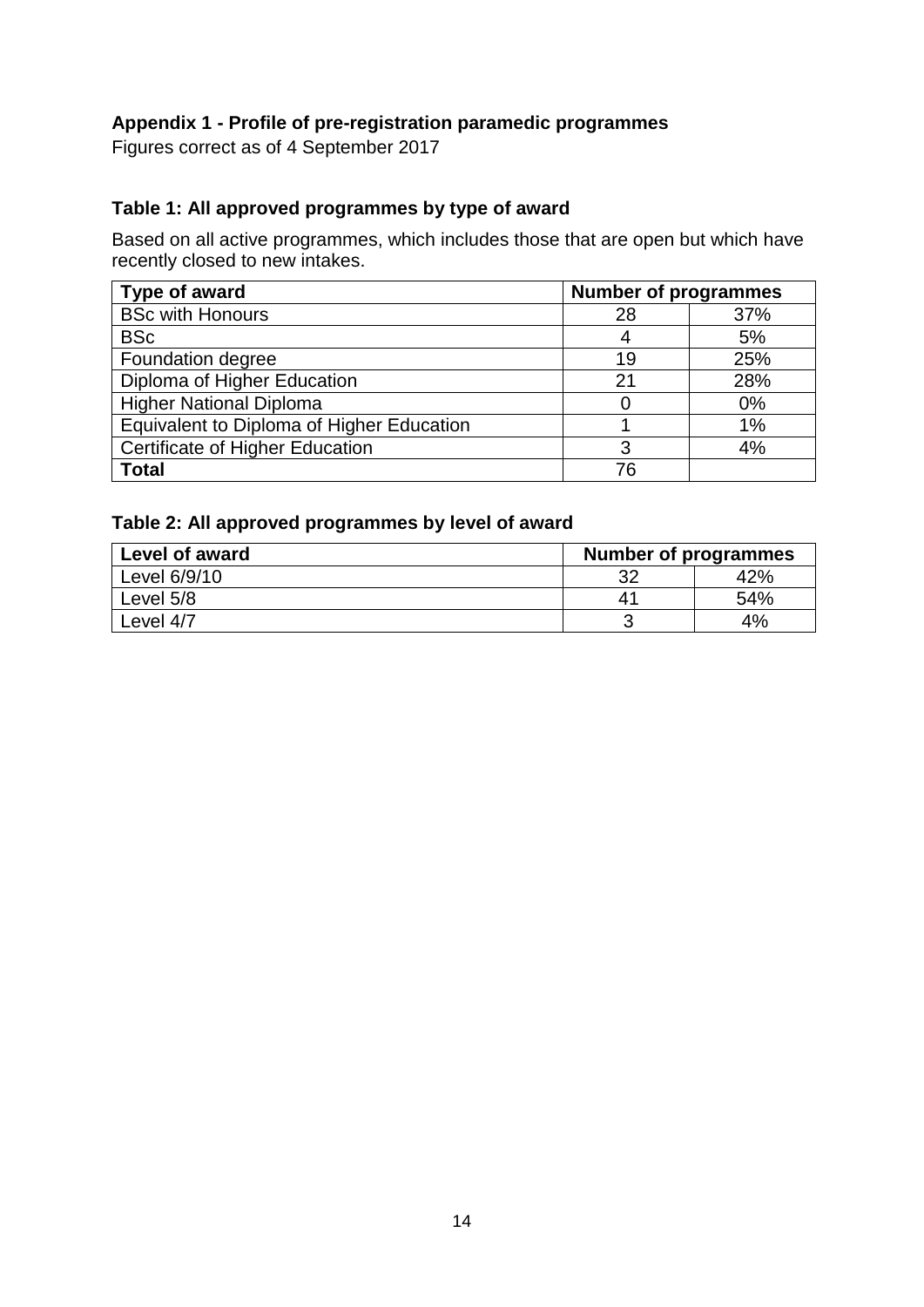| Type of award                                       | <b>England</b> | <b>Scotland</b>        | <b>Wales</b> | <b>Northern</b><br><b>Ireland</b> | UK*        |
|-----------------------------------------------------|----------------|------------------------|--------------|-----------------------------------|------------|
| <b>BSc with Honours</b>                             | 27             |                        |              |                                   |            |
| <b>BSc</b>                                          | 3              | 1                      |              |                                   |            |
| Foundation degree                                   | 18             |                        |              |                                   |            |
| Diploma of Higher<br>Education                      | 16             |                        | 3            |                                   |            |
| Equivalent to Diploma of<br><b>Higher Education</b> |                |                        |              |                                   |            |
| <b>Certificate of Higher</b><br>Education           | $\overline{2}$ |                        |              |                                   |            |
| <b>Total</b>                                        | 67<br>(88%)    | $\overline{2}$<br>(3%) | 5<br>(6%)    | 0<br>$(0\%)$                      | 2<br>$3\%$ |

**Table 3: Approved paramedic programmes by type of award, by country**

\*Open University provision

| Table 4: Summary of proposed new provision by award (includes programmes |  |
|--------------------------------------------------------------------------|--|
| visited but not yet approved)                                            |  |

| Type of award                                           | Level  | <b>Number of programmes</b> |                |  |
|---------------------------------------------------------|--------|-----------------------------|----------------|--|
|                                                         |        | <b>Total</b>                | <b>Country</b> |  |
| <b>BSc with Honours</b>                                 | 6/9/10 | 8                           | England (8)    |  |
| <b>BSc</b>                                              | 6/9/10 | 0                           |                |  |
| Foundation degree                                       | 5/8    | 0                           |                |  |
| Diploma of Higher<br>Education                          | 5/8    | 0                           |                |  |
| Equivalent to Diploma of<br><b>Higher Education</b>     | 5/8    | 1                           | England (1)    |  |
| <b>Certificate of Higher</b><br>Education               | 4/7    | 0                           |                |  |
| <b>Equivalent to Certificate</b><br>of Higher Education | 4/7    | 3                           | England (3)    |  |
| <b>Total</b>                                            |        | 12                          |                |  |